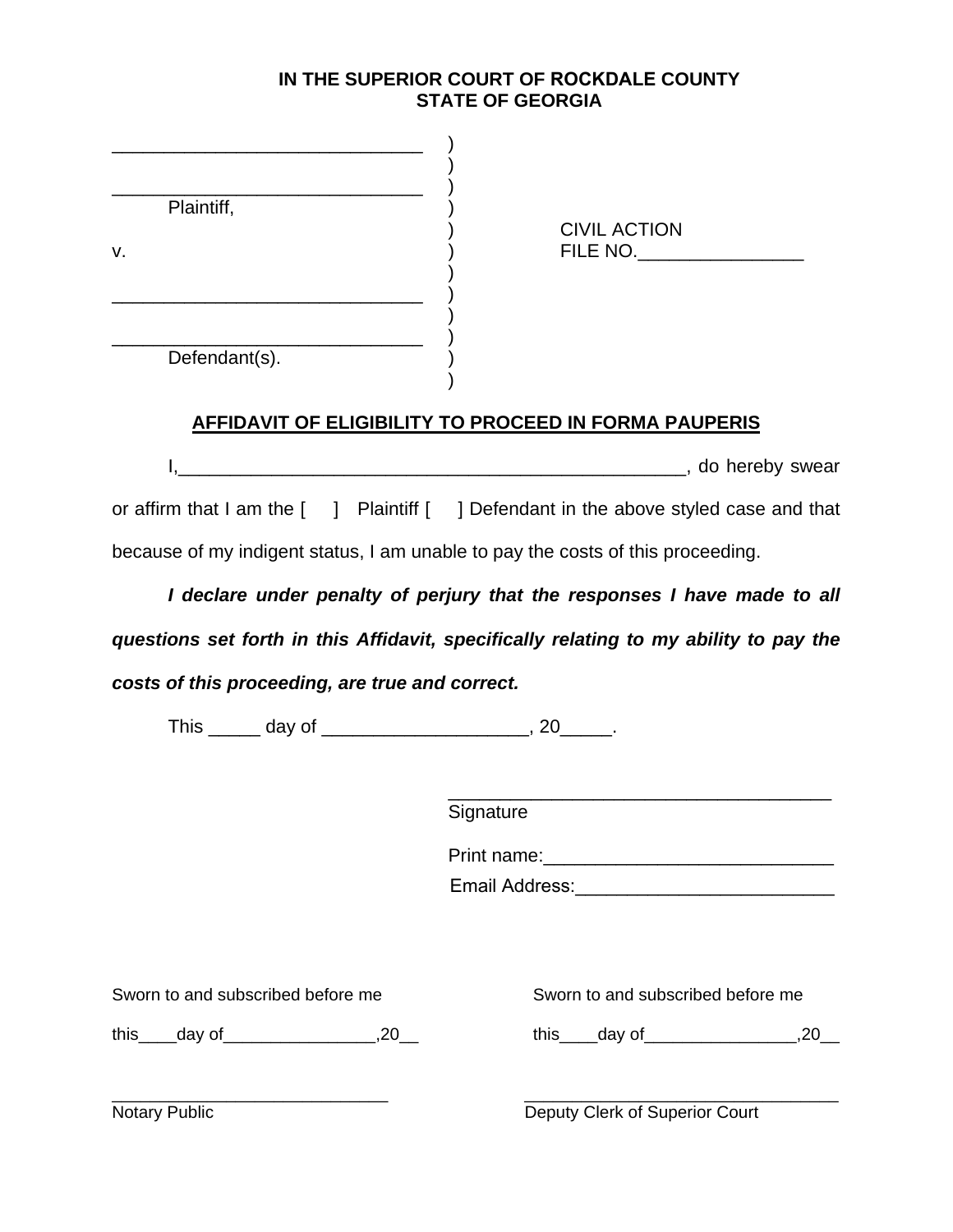## **A. IDENTIFYING INFORMATION**

|                                     | 1. Name: The contract of the contract of the contract of the contract of the contract of the contract of the contract of the contract of the contract of the contract of the contract of the contract of the contract of the c |                                          |                                                                                 |
|-------------------------------------|--------------------------------------------------------------------------------------------------------------------------------------------------------------------------------------------------------------------------------|------------------------------------------|---------------------------------------------------------------------------------|
|                                     | Last                                                                                                                                                                                                                           | First                                    | Middle                                                                          |
|                                     |                                                                                                                                                                                                                                |                                          |                                                                                 |
|                                     |                                                                                                                                                                                                                                | Street Address & Apt. No., if applicable |                                                                                 |
|                                     | City                                                                                                                                                                                                                           | <b>State</b>                             | Zip Code                                                                        |
|                                     |                                                                                                                                                                                                                                |                                          |                                                                                 |
|                                     |                                                                                                                                                                                                                                |                                          |                                                                                 |
|                                     | DEPENDENTS/DEPENDENCY                                                                                                                                                                                                          |                                          |                                                                                 |
|                                     | 1. Marital Status: [ ] Married [ ] Single [ ] Divorced/Separated.                                                                                                                                                              |                                          |                                                                                 |
|                                     | you financially? [ ] Yes [ ] No.                                                                                                                                                                                               |                                          | 2. Is there any other person (spouse) or people (parents) who currently support |
|                                     |                                                                                                                                                                                                                                |                                          |                                                                                 |
|                                     |                                                                                                                                                                                                                                |                                          | 2. How many people, not including yourself, do you currently support?           |
| List Below:                         |                                                                                                                                                                                                                                |                                          |                                                                                 |
| <b>Name</b>                         | <u>Age</u>                                                                                                                                                                                                                     | <b>Relationship</b>                      | <b>Support Totally?</b>                                                         |
|                                     |                                                                                                                                                                                                                                |                                          |                                                                                 |
|                                     |                                                                                                                                                                                                                                |                                          | 1 No                                                                            |
|                                     |                                                                                                                                                                                                                                |                                          |                                                                                 |
|                                     |                                                                                                                                                                                                                                |                                          | _____[ ]Yes[ ]No                                                                |
|                                     |                                                                                                                                                                                                                                |                                          | 1 No                                                                            |
| <b>PUBLIC ASSISTANCE</b>            |                                                                                                                                                                                                                                |                                          |                                                                                 |
|                                     | Do you currently receive any of the following?                                                                                                                                                                                 |                                          |                                                                                 |
|                                     | Aid to Families of Dependent Children (AFDC)                                                                                                                                                                                   |                                          | ] Yes [ ] No                                                                    |
|                                     | Amount Received per Month:                                                                                                                                                                                                     | $\frac{1}{2}$                            |                                                                                 |
| <b>Social Security Income (SSI)</b> |                                                                                                                                                                                                                                |                                          | ] Yes [ ] No                                                                    |
|                                     | Amount Received per Month:                                                                                                                                                                                                     | $\mathcal{L}$                            |                                                                                 |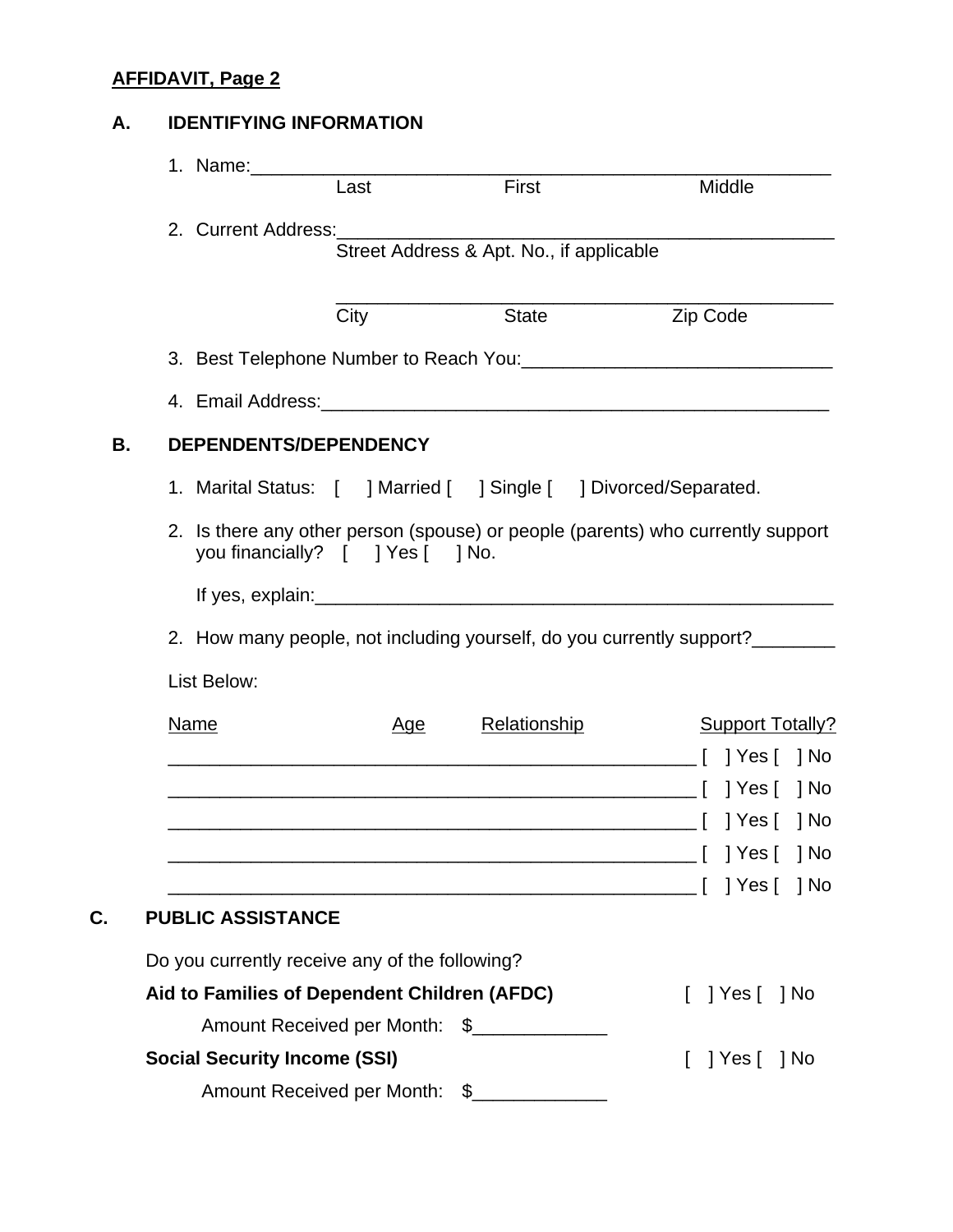|    | <b>Social Security Disability Income (SSDI)</b>                                                          | ] Yes [ ] No                                                                                                                                                                                                                                                                                                                                                                                                         |                              |
|----|----------------------------------------------------------------------------------------------------------|----------------------------------------------------------------------------------------------------------------------------------------------------------------------------------------------------------------------------------------------------------------------------------------------------------------------------------------------------------------------------------------------------------------------|------------------------------|
|    | Amount Received per Month:                                                                               | $\frac{1}{\sqrt{1-\frac{1}{2}}\sqrt{1-\frac{1}{2}}\sqrt{1-\frac{1}{2}}\sqrt{1-\frac{1}{2}}\sqrt{1-\frac{1}{2}}\sqrt{1-\frac{1}{2}}\sqrt{1-\frac{1}{2}}\sqrt{1-\frac{1}{2}}\sqrt{1-\frac{1}{2}}\sqrt{1-\frac{1}{2}}\sqrt{1-\frac{1}{2}}\sqrt{1-\frac{1}{2}}\sqrt{1-\frac{1}{2}}\sqrt{1-\frac{1}{2}}\sqrt{1-\frac{1}{2}}\sqrt{1-\frac{1}{2}}\sqrt{1-\frac{1}{2}}\sqrt{1-\frac{1}{2}}\sqrt{1-\frac{1}{2}}\sqrt{1-\frac$ |                              |
|    | <b>Temporary Assistance to Needy Families (TANF)</b>                                                     |                                                                                                                                                                                                                                                                                                                                                                                                                      | $[$ ] Yes $[$ ] No           |
|    | Amount Received per Month:                                                                               | $\frac{1}{2}$                                                                                                                                                                                                                                                                                                                                                                                                        |                              |
|    | <b>Supplemental Nutrition Assistance Program (SNAP)</b>                                                  |                                                                                                                                                                                                                                                                                                                                                                                                                      | $[$ $]$ Yes $[$ $]$ No       |
|    | Amount Received per Month:                                                                               | $\frac{1}{\sqrt{2}}$                                                                                                                                                                                                                                                                                                                                                                                                 |                              |
|    | <b>Unemployment Benefits</b>                                                                             |                                                                                                                                                                                                                                                                                                                                                                                                                      | ] Yes [ ] No                 |
|    | Amount Received per Month:                                                                               | $\frac{1}{2}$                                                                                                                                                                                                                                                                                                                                                                                                        |                              |
|    | <b>Medicaid</b>                                                                                          |                                                                                                                                                                                                                                                                                                                                                                                                                      | ] Yes [ ] No                 |
|    | Amount Received per Month:                                                                               | $\sim$                                                                                                                                                                                                                                                                                                                                                                                                               |                              |
|    | <b>Public Housing Assistance</b>                                                                         |                                                                                                                                                                                                                                                                                                                                                                                                                      | Yes [   No                   |
|    | Amount Received per Month:                                                                               | $\sim$                                                                                                                                                                                                                                                                                                                                                                                                               |                              |
|    | Do you receive any other kind of public assistance?                                                      |                                                                                                                                                                                                                                                                                                                                                                                                                      | $\lceil$   Yes $\lceil$   No |
|    | Amount Received per Month: \$_____________                                                               |                                                                                                                                                                                                                                                                                                                                                                                                                      |                              |
|    | TOTAL AMOUNT OF PUBLIC ASSISTANCE RECEIVED PER MONTH, IF ANY:                                            |                                                                                                                                                                                                                                                                                                                                                                                                                      |                              |
|    |                                                                                                          | \$                                                                                                                                                                                                                                                                                                                                                                                                                   |                              |
| D. | <b>MONTHLY INCOME</b>                                                                                    |                                                                                                                                                                                                                                                                                                                                                                                                                      |                              |
| 1. | Are you currently employed?                                                                              |                                                                                                                                                                                                                                                                                                                                                                                                                      | [ ] Yes [ ] No               |
|    | If yes, please list name(s) and phone number(s) of your employer(s), as well as<br>monthly income/wages. |                                                                                                                                                                                                                                                                                                                                                                                                                      |                              |
|    | <b>Employer Name</b>                                                                                     | Phone                                                                                                                                                                                                                                                                                                                                                                                                                | <b>Amout Paid per Month</b>  |
|    |                                                                                                          |                                                                                                                                                                                                                                                                                                                                                                                                                      |                              |
|    |                                                                                                          |                                                                                                                                                                                                                                                                                                                                                                                                                      |                              |
|    | TOTAL AMOUNT OF INCOME RECEIVED PER MONTH, IF ANY: \$_______________                                     |                                                                                                                                                                                                                                                                                                                                                                                                                      |                              |
| 2. | Do you receive any income from any other source?                                                         |                                                                                                                                                                                                                                                                                                                                                                                                                      | $[$ ] Yes $[$ ] No           |

If yes, please list all other income sources on the following page.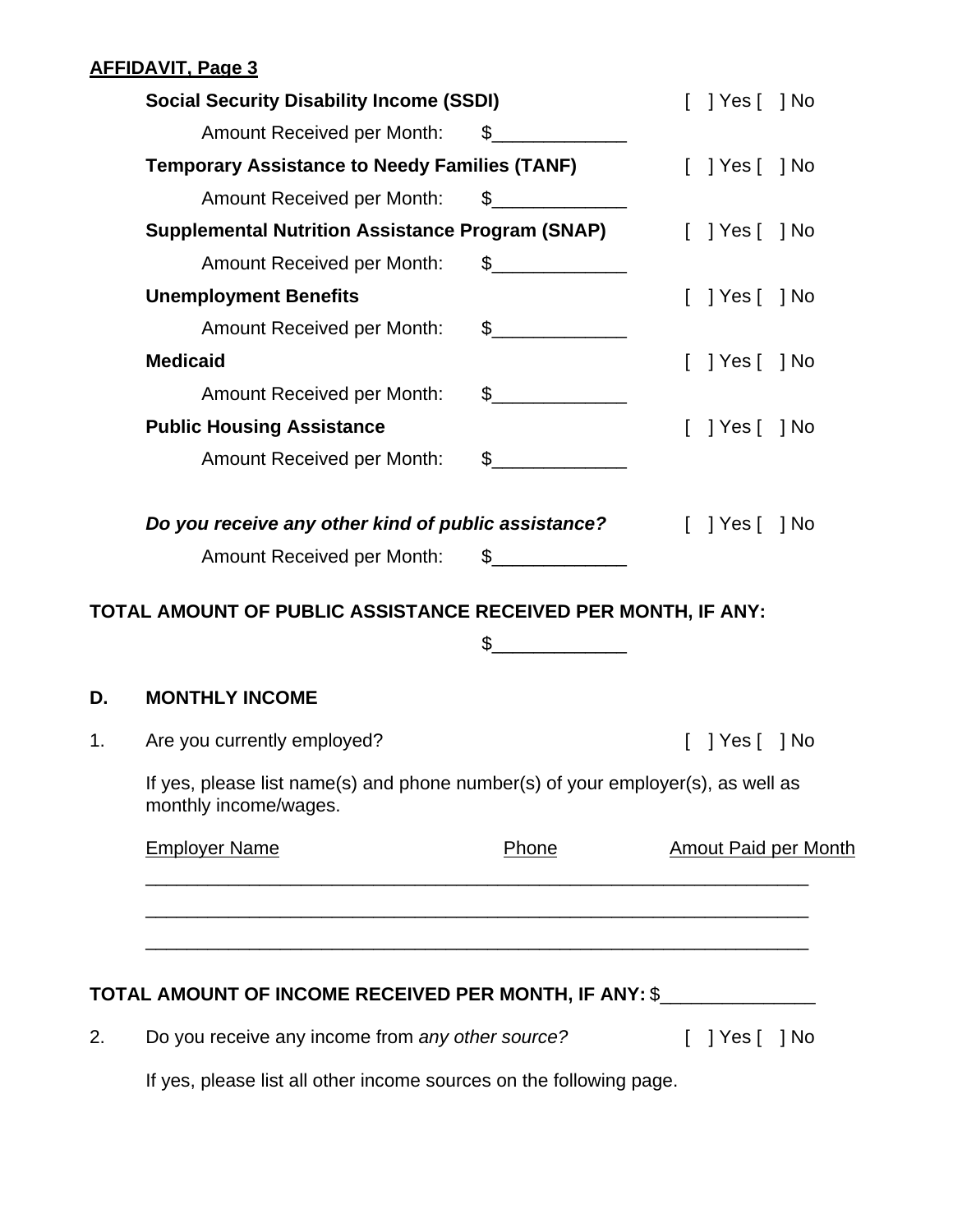|    | <b>Workers Compensation Benefits</b>                                              |                                                                                                                                                                                                                                                                                                                                                                                                                                 |       | Yes [   No                   |          |
|----|-----------------------------------------------------------------------------------|---------------------------------------------------------------------------------------------------------------------------------------------------------------------------------------------------------------------------------------------------------------------------------------------------------------------------------------------------------------------------------------------------------------------------------|-------|------------------------------|----------|
|    | Amount Received per Month:                                                        | $\frac{1}{2}$                                                                                                                                                                                                                                                                                                                                                                                                                   |       |                              |          |
|    | <b>Insurance Benefits/Proceeds</b>                                                |                                                                                                                                                                                                                                                                                                                                                                                                                                 |       | $\lceil$   Yes $\lceil$   No |          |
|    | Amount Received per Month:                                                        | $\frac{1}{\sqrt{1-\frac{1}{2}}}\frac{1}{\sqrt{1-\frac{1}{2}}}\frac{1}{\sqrt{1-\frac{1}{2}}}\frac{1}{\sqrt{1-\frac{1}{2}}}\frac{1}{\sqrt{1-\frac{1}{2}}}\frac{1}{\sqrt{1-\frac{1}{2}}}\frac{1}{\sqrt{1-\frac{1}{2}}}\frac{1}{\sqrt{1-\frac{1}{2}}}\frac{1}{\sqrt{1-\frac{1}{2}}}\frac{1}{\sqrt{1-\frac{1}{2}}}\frac{1}{\sqrt{1-\frac{1}{2}}}\frac{1}{\sqrt{1-\frac{1}{2}}}\frac{1}{\sqrt{1-\frac{1}{2}}}\frac{1}{\sqrt{1-\frac{$ |       |                              |          |
|    | <b>Pension/Retirement Income</b>                                                  |                                                                                                                                                                                                                                                                                                                                                                                                                                 |       | $[$ $]$ Yes $[$ $]$ No       |          |
|    | <b>Amount Received per Month:</b>                                                 | $\sim$                                                                                                                                                                                                                                                                                                                                                                                                                          |       |                              |          |
|    | <b>Child Support Payments</b>                                                     |                                                                                                                                                                                                                                                                                                                                                                                                                                 |       | [ ] Yes [ ] No               |          |
|    | Amount Received per Month:                                                        | $\begin{picture}(20,20) \put(0,0){\line(1,0){100}} \put(15,0){\line(1,0){100}} \put(15,0){\line(1,0){100}} \put(15,0){\line(1,0){100}} \put(15,0){\line(1,0){100}} \put(15,0){\line(1,0){100}} \put(15,0){\line(1,0){100}} \put(15,0){\line(1,0){100}} \put(15,0){\line(1,0){100}} \put(15,0){\line(1,0){100}} \put(15,0){\line(1,0){100}} \$                                                                                   |       |                              |          |
|    | <b>Alimony Payments</b>                                                           |                                                                                                                                                                                                                                                                                                                                                                                                                                 |       | Yes [   No                   |          |
|    | Amount Received per Month:                                                        | $\mathbb S$                                                                                                                                                                                                                                                                                                                                                                                                                     |       |                              |          |
|    | TOTAL AMOUNT OF INCOME FROM OTHER SOURCES<br><b>RECEIVED PER MONTH, IF ANY:</b>   |                                                                                                                                                                                                                                                                                                                                                                                                                                 |       |                              |          |
| Е. | <b>ASSETS</b>                                                                     | $\frac{1}{2}$                                                                                                                                                                                                                                                                                                                                                                                                                   |       |                              |          |
| 1. | Do you have a checking account?                                                   |                                                                                                                                                                                                                                                                                                                                                                                                                                 |       | Yes [   No                   |          |
|    |                                                                                   |                                                                                                                                                                                                                                                                                                                                                                                                                                 |       |                              |          |
|    | What is the current balance in your account: \$                                   |                                                                                                                                                                                                                                                                                                                                                                                                                                 |       |                              |          |
| 2. | Do you have a savings account?                                                    |                                                                                                                                                                                                                                                                                                                                                                                                                                 |       | Yes [   No                   |          |
|    |                                                                                   |                                                                                                                                                                                                                                                                                                                                                                                                                                 |       |                              |          |
|    | What is the current balance in your account: \$                                   |                                                                                                                                                                                                                                                                                                                                                                                                                                 |       |                              |          |
| 3. | Do you own any car(s), truck(s), van(s) or other vehicle(s)?                      |                                                                                                                                                                                                                                                                                                                                                                                                                                 |       | $[$ ] Yes $[$ ] No           |          |
|    |                                                                                   |                                                                                                                                                                                                                                                                                                                                                                                                                                 |       |                              |          |
|    | What is the approximate value of the vehicle: \$                                  |                                                                                                                                                                                                                                                                                                                                                                                                                                 |       |                              |          |
|    |                                                                                   |                                                                                                                                                                                                                                                                                                                                                                                                                                 |       |                              |          |
|    | What is the approximate value of the vehicle: $\frac{1}{2}$                       |                                                                                                                                                                                                                                                                                                                                                                                                                                 |       |                              |          |
| 4. | Do you own a home or other real estate?                                           |                                                                                                                                                                                                                                                                                                                                                                                                                                 |       | $[$ $]$ Yes $[$ $]$ No       |          |
|    | <b>Street</b>                                                                     | City                                                                                                                                                                                                                                                                                                                                                                                                                            | State |                              | Zip Code |
|    |                                                                                   |                                                                                                                                                                                                                                                                                                                                                                                                                                 |       |                              |          |
|    | What is the approximate value of the property: \$________________________________ |                                                                                                                                                                                                                                                                                                                                                                                                                                 |       |                              |          |
|    | How much do you owe on the property (mortgage balance): \$                        |                                                                                                                                                                                                                                                                                                                                                                                                                                 |       |                              |          |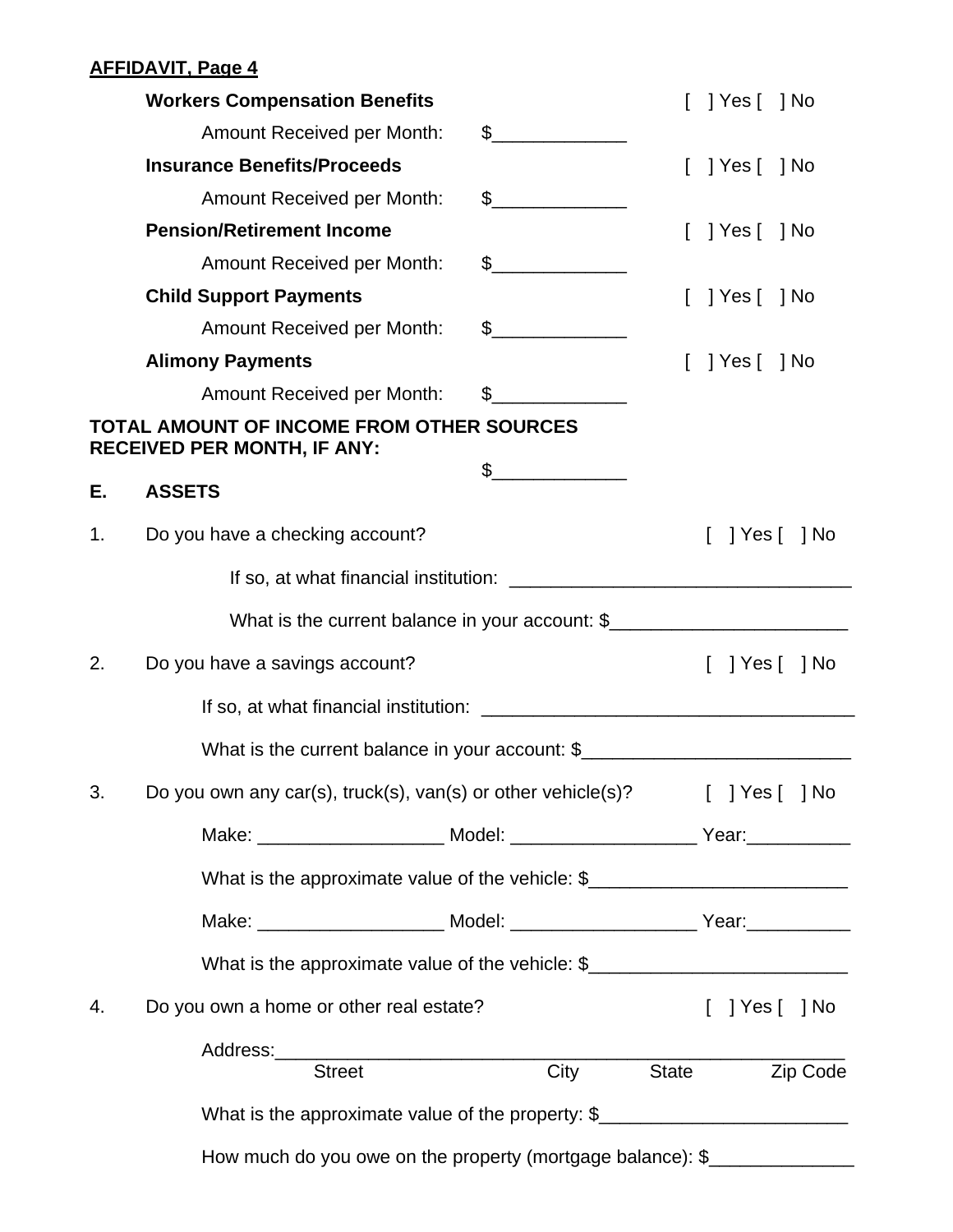5. Do you own any valuable items of personal property, such as TV sets, stereos, stocks or bonds, jewelry, furs, or other items? (Do not include clothing, furniture, or household appliances such as stoves or refrigerators.)

[ ] Yes [ ] No

If yes, please describe below:

| Description | Value   |
|-------------|---------|
|             | ጥ<br>ъĐ |
|             | Œ       |
|             |         |

**Total: \$\_\_\_\_\_\_\_\_\_\_\_\_\_\_\_** 

### **F. LIABILITIES**

1. List all debts owed over \$100 and all payments which you must make on a regular basis.

Include house payments, rent, child support or alimony payments, charge account payments, loan payments and any other payment which you must make on a regular basis.

Do *not* include ordinary expenses such as food, clothing, utility bills and similar items.

| Source of Debt | <b>Total Amount Owed</b> | <b>Monthly Payment</b> |
|----------------|--------------------------|------------------------|
|                |                          |                        |
|                |                          |                        |
|                |                          |                        |
|                |                          |                        |

**Total: \$\_\_\_\_\_\_\_\_\_\_\_\_\_** 

2. Do you have any unusual or extraordinary expenses or circumstances such as large medical bills which are not listed above?

\_\_\_\_\_\_\_\_\_\_\_\_\_\_\_\_\_\_\_\_\_\_\_\_ \_\_\_\_\_\_\_\_\_\_\_\_\_\_\_\_\_ \_\_\_\_\_\_\_\_\_\_\_\_\_\_

\_\_\_\_\_\_\_\_\_\_\_\_\_\_\_\_\_\_\_\_\_\_\_\_ \_\_\_\_\_\_\_\_\_\_\_\_\_\_\_\_\_ \_\_\_\_\_\_\_\_\_\_\_\_\_\_

[ ] Yes [ ] No

If yes, please describe below: Source of Debt Total Amount Owed Monthly Payment